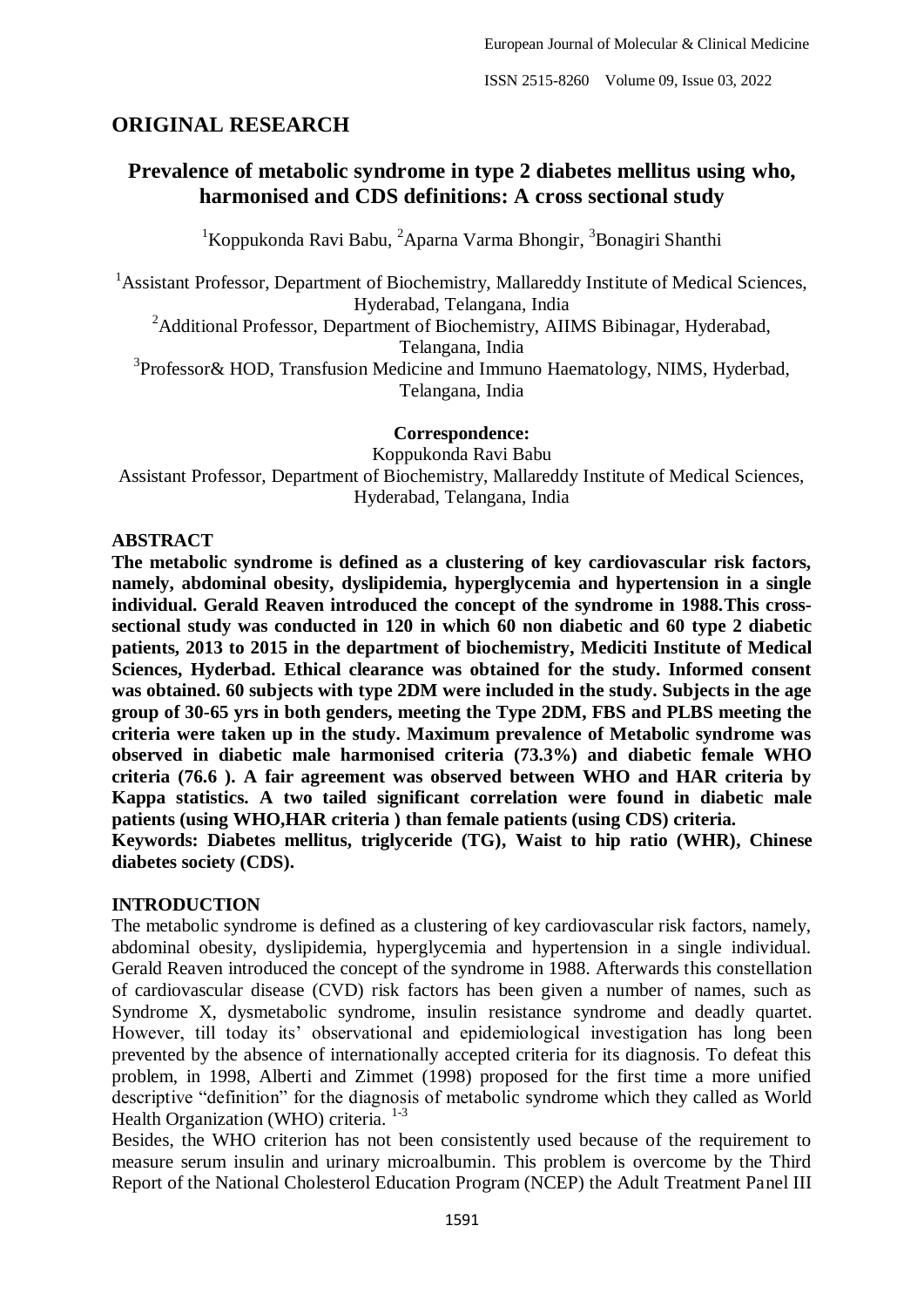(ATP III) in 2001. This definition uses only simple clinical measurements of waist circumference (WC), fasting plasma glucose, (FPG), triglyceride (TG) and high density lipoprotein cholesterol (HDL-C) levels as well as blood pressure. The ATP III criteria is more practical and found to be a better predictor of coronary heart disease(CHD) risk in the US population. Unlike WHO criteria microalbuminurea is not required for ATP III criteria. Recently the ATP III definitions for MetS were renewed ,in which the new cut-off waist circumference for the Asia and Pacific Region and new cut-off for fasting glucosewas introduced. Recently, International Diabetes Federation (IDF) in 2005 proposed a newworld wide definition of the metabolic syndrome. The above threedefinitions are the most popular and commonly used for the diagnosis of Metabolic syndrome. The main focus of this definition is central obesity defined by waist circumferenceand has specific cut-off value for different ethnic populations as a mandatory component in MetS definition.Besides, data on the agreement between the definitions of MetS (WHO, IDF and ATP III) in T2DM populationis even more diverse, which make the estimation of MetS difficult to those prognosisthe T2DM for risk ofcardiovascular disease. 4,5Until now, there is no specific criteria for defining MetS in type 2 diabetic populationspecially for India region, So we have examined MetS prevalence as stated above Gwalior-Chambal' region ofIndia using all three well known (WHO, IDF and ATP III) definitions and also its validity by concordance between the definitions. The aim of study was to determine the prevalence of metabolic syndrome (MetS) in people with type 2 diabetes mellitus (T2DM). WHO , Harmonised and CDS definitions were used in quantifying the metabolic syndrome and also the concordance between these three criteria's used for identifying metabolic syndrome were analysed. Aim:To evaluate and analyse the components of metabolic syndrome in subjects with type 2 diabetes mellitus.

#### **METHODOLOGY**

This cross-sectional study was conducted between in 60 type 2 diabetic patients, 2013 to 2015 in the department of biochemistry, Mediciti Institute of Medical Sciences, Hyderabad. Ethical clearance was obtained for the study. Informed consent was obtained. 60 subjects with type 2DM were included in the study. Subjects in the age group of 30-65 yrs in both genders, meeting the Type 2DM, FBS and PLBS meeting the criteria were taken up in the study. Plasma glucose estimated by GOD POD method, Blood lipids (Total-cholesterol by CHOD POD method, triglyceride by GPO PAP method, HDL and LDL by precipitation methods ) were assessed and anthropometry, blood pressure were measured from all the subjects. The individual components of metabolic syndrome are evaluated.

#### **WHO CRITERIA**

Elevated arterial blood pressure ≥140/90 mmHg.

Raised plasma triglyceride  $(\geq 150 \text{ mg/dl})$ .

Low HDL-cholesterol,  $\langle$ <35 mg/dl for men and <39 mg/dl for women).

Central obesity (WHR:  $>0.90$  for men and  $>0.85$  for women) and/or BMI ( $>30$  kg/m2).

Microalbuminurea (urinary albumin excretion rate ≥20 min or albumin: creatinine ratio ≥30  $mg/g$ ).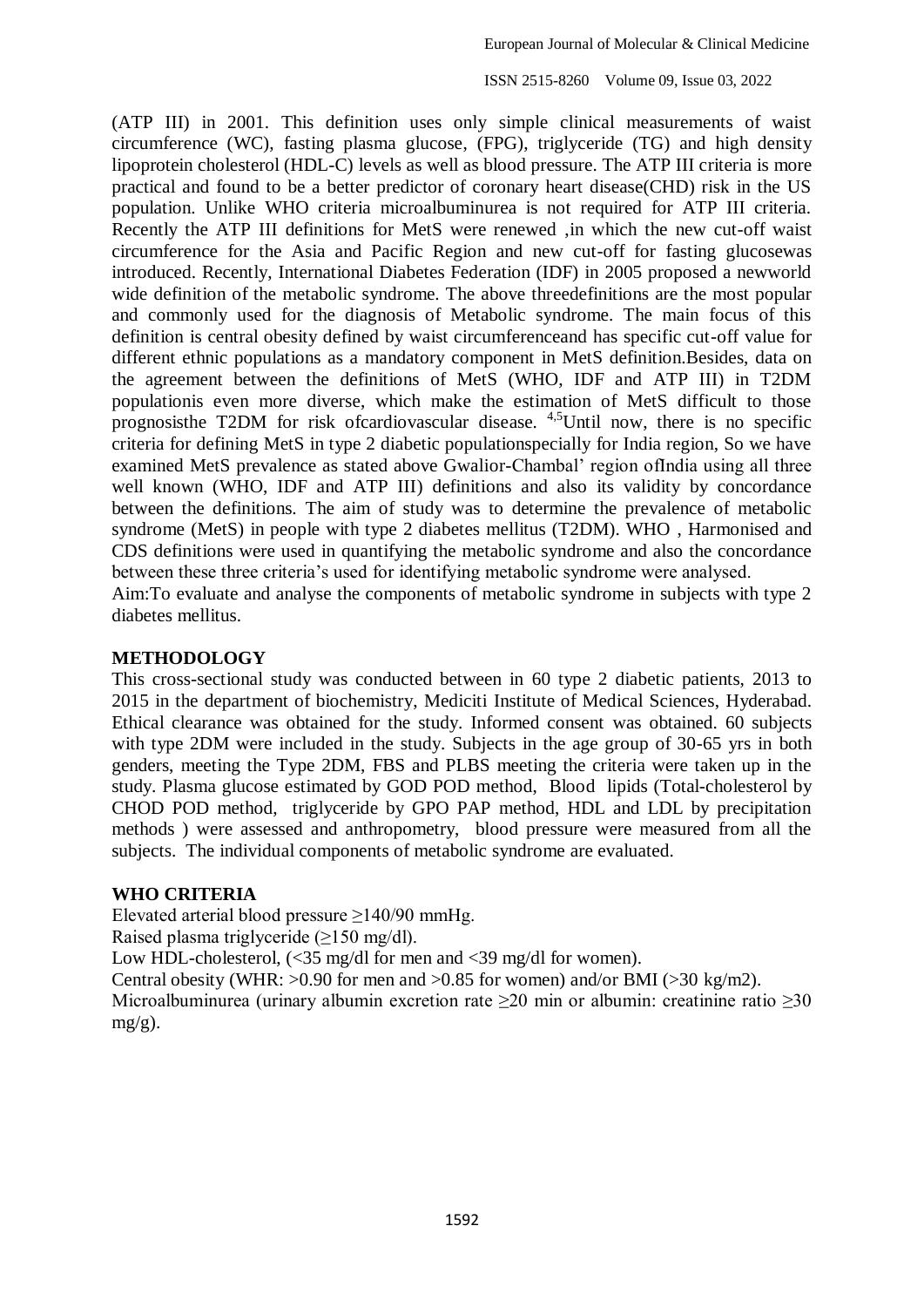|                                                                                                      | <b>Recommended thresholds</b>                                    |                                                                |                                                            |  |  |  |
|------------------------------------------------------------------------------------------------------|------------------------------------------------------------------|----------------------------------------------------------------|------------------------------------------------------------|--|--|--|
| <b>Variables</b>                                                                                     | <b>IDF 2005</b>                                                  | Harmonising criteria 2009                                      | <b>CDS 2013</b>                                            |  |  |  |
| Abdominal obesity<br>(waist circumference)                                                           | $\geq$ 90 cm (male);<br>$\geq$ 80 cm (female)                    | $\geq$ 85 cm (male);<br>$\geq$ 80 cm (female)                  | $\geq$ 90 cm (male);<br>$\geq$ 85 cm (female)              |  |  |  |
| <b>Triglycerides</b>                                                                                 | $\geq$ 1.7 mmol/L or treatment                                   | $\geq$ 1.7 mmol/L or treatment                                 | $>1.7$ mmol/L                                              |  |  |  |
| Plasma high-density<br>lipoprotein cholesterol                                                       | $<$ 1.03 mmol/L (male);<br><1.29 mmol/L (female) or<br>treatment | $<$ 1.0 mmol/L (male);<br><1.3 mmol/L (female) or<br>treatment | $<$ 1.04 mmol/L                                            |  |  |  |
| <b>Blood pressure</b>                                                                                | Systolic ≥130 or diastolic<br>$\geq$ 85 mm Hg or treatment       | Systolic ≥130 and/or diastolic<br>$\geq$ 85 mm Hg or treatment | BP $\geq$ 130/85 mm Hg or<br>treatment                     |  |  |  |
| Fasting plasma glucose                                                                               | ≥5.6 mmol/L or previously<br>diagnosed T2DM                      | $>5.6$ mmol/L or treatment                                     | $\geq 6.1$ mmol/L, and(or)<br>2hPG>7.8 mmol/L or treatment |  |  |  |
| CDS, China Diabetes Society; IDF, International Diabetes Federation; T2DM, type 2 diabetes mellitus. |                                                                  |                                                                |                                                            |  |  |  |

**Table 1: Criteria for clinical diagnosis of metabolic syndrome**

## **STATISTICAL ANALYSIS**

Statistical data analysis was done using SPSS version 21.0.Descriptive statistics like frequency and percentages were also used to describe data. Categorical variables were expressed as percentages and continuous data as mean (M±SD). The agreements among the definitions of WHO, HAR and CDS criteria were assessed with kappa statistics. The level of agreement (kappa statistics) was categorized as poor with  $\kappa \le 0.20$ , fair with  $\kappa = 0.21$  to 0.40, moderate with  $\kappa = 0.41$  to 0.60, substantial with  $\kappa = 0.61$  to 0.80, and very good with  $\kappa > 0.80$ . P-value of less than 0.05 was considered as statistically significant. Pearson's correlation done.

### **RESULTS**

**Table 2: Demographic and anthropometric parameters of the study population**

| <b>Parameters</b> | <b>NM</b>       | <b>NF</b>       | $NM+NF$         | <b>DM</b>     | DF            | $DM+DF$            |
|-------------------|-----------------|-----------------|-----------------|---------------|---------------|--------------------|
|                   | $(n=30)$        | $(n=30)$        | (Total :60)     | $(n=30)$      | $(n=30)$      | (Total: 60)        |
| <b>AGE</b>        | $45+10$         | $42 \pm 10$     | $43 \pm 10$     | $49 + 13$     | $52 + 8$      | $50 + 11$          |
| <b>FBS</b>        | $87 + 8$        | $92 + 7$        | $90 \pm 8.5$    | $191 + 61$    | $162 + 38$    | $176 \pm 52$       |
| <b>SYS</b>        | $127 + 18$      | $114 \pm 16$    | $120 + 18$      | $132 + 61$    | $133 + 22$    | $133 + 21$         |
| <b>DIA</b>        | $82 + 12$       | $77 + 11$       | $79 + 12$       | $85 + 11$     | $84 + 11$     | $84 \pm 11$        |
| Wt                | $62 + 13$       | $58 + 10$       | $60 \pm 12$     | $64 + 10$     | $61+9$        | $62 + 9$           |
| Ht                | $163 + 4$       | $151 + 4$       | $156 + 7$       | $159 + 8$     | $150 + 8$     | $155 + 9$          |
| <b>BMI</b>        | $24.9 + 4$      | $25 \pm 4$      | $25 + 4$        | $25 + 3$      | $27 + 3$      | $25.6 + 4.7$       |
| <b>WC</b>         | $82 + 13$       | $86 + 9$        | $84 \pm 11$     | $88+10$       | $89+10$       | $89.05 + 10.66$    |
| HC                | $90 + 13$       | $98 + 20$       | $94 \pm 17$     | $95+9$        | $106 \pm 10$  | $101.01 \pm 11.31$ |
| <b>WHR</b>        | $0.89 \pm 0.08$ | $0.83 \pm 0.07$ | $0.86 \pm 0.08$ | $0.91 + 0.04$ | $0.83 + 0.05$ | $0.87 \pm 0.06$    |
| <b>TC</b>         | $171 + 36$      | $180 + 29$      | $176 + 32$      | $203 + 55$    | $197 + 41$    | $200 + 48$         |
| <b>HDL</b>        | $38.5 + 7.5$    | $40 \pm 7$      | $39 + 7$        | $36 + 7$      | $38 + 9$      | $37 + 8$           |
| <b>TG</b>         | $113 + 45$      | $105 + 39$      | $109 + 42$      | $337 + 73$    | $227 + 72$    | $282 + 82$         |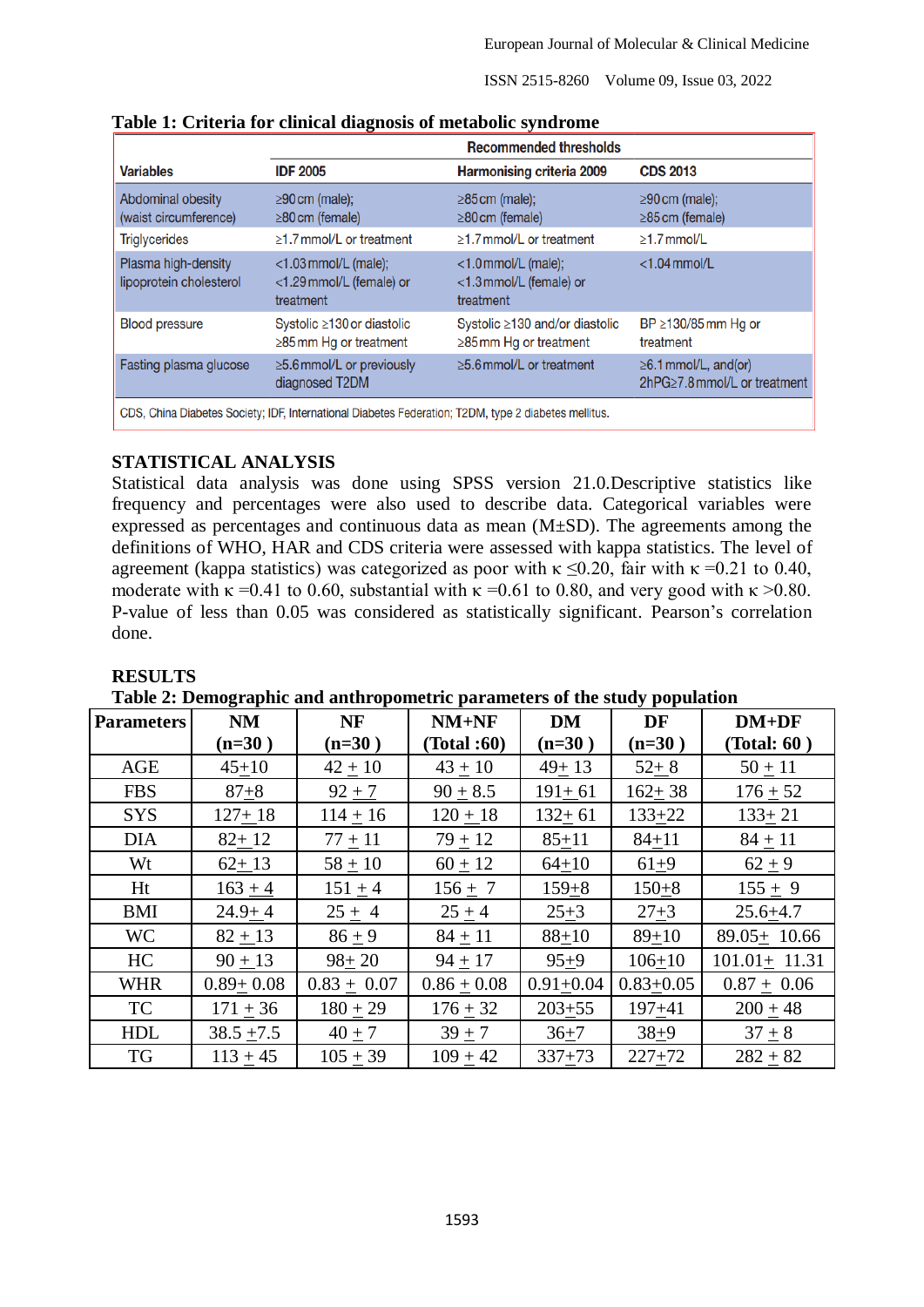| <b>MetS</b> | DM-         | DF         | $DM+DF$       | <b>DM</b>  | DF HA      | $DM+DF$     | <b>DM</b>  | DF         | $DM+DF$    |
|-------------|-------------|------------|---------------|------------|------------|-------------|------------|------------|------------|
| compon      | <b>WHO</b>  | <b>WHO</b> | <b>WHO</b>    | <b>HAR</b> | R(15)      | <b>HAR</b>  | <b>CDS</b> | <b>CDS</b> | <b>CDS</b> |
| ents        | (21)        | (23)       | (44)          | (22)       |            | (37)        | (12)       | (21)       | (33)       |
| <b>FBS</b>  | $177 + 36$  | $171 + 3$  | $174 + 33$    | $179 +$    | $176 + 33$ | $178 + 37*$ | $172+$     | $169+$     | $170 + 32$ |
| (mg/dl)     |             |            |               | 41         |            | $\ast$      | 35         | 31         |            |
| <b>SYS</b>  | $133 + 17$  | $134 + 2$  | $133 + 20$    | $136+$     | $139 + 24$ | $137+22*$   | $137+$     | $136+$     | $137 + 19$ |
| (mmHg)      | ∗           | 3          |               | 21         |            | ∗           | 16         | 22         |            |
| DIA(m)      | $87 + 10$   | $86 + 12$  | $87 + 11$     | $88 + 11$  | $85 + 13$  | $87 + 12$   | $87 + 1$   | $87 + 1$   | $87 + 12$  |
| $mHg$ )     |             |            |               |            |            |             | 2          | 2          |            |
| <b>WC</b>   | $90+10*$    | $91 + 9$   | $25.8 + 5$    | $89+1$     | $92 + 9$   | $91+11**$   | $91 + 9$   | 89/1       | $90 + 10$  |
| (cm)        | ∗           |            |               | 2          |            |             |            |            |            |
| <b>WHR</b>  | $0.91 + 0.$ | $0.84 +$ . | $0.87 + 0.06$ | <b>NA</b>  | <b>NA</b>  | <b>NA</b>   | <b>NA</b>  | NA         | NA         |
|             | $04*$       | 05         |               |            |            |             |            |            |            |
| <b>HDL</b>  | $34 + 6$    | $35 + 8$   | $34 + 7$      | $34 + 6$   | $32 + 8$   | $33 + 7$    | $35 + 4$   | $35 + 8$   | $35 + 6$   |
| (mg/dl)     |             |            |               |            |            |             |            |            |            |
| <b>TG</b>   | $370 + 70$  | $264 + 6$  | $322 + 92$    | $370+$     | $307 + 65$ | $344 + 74$  | $205+$     | $278+$     | $241 + 77$ |
| (mg/dl)     | **          | 3          |               | 70         |            |             | 83         | 72         |            |

**TABLE 3: Individual components of the metabolic syndrome according to WHO, Harmonized and CDS definitions**

**Table 4: Pearson's correlations among the WHO, Harmonized and CDS** 

| <b>MetS</b>     | <b>DM-WHO</b> | DF_WHO    | <b>DM_HAR</b> | <b>DF_HAR</b> | <b>DM_CDS</b> | DF_CDS    |
|-----------------|---------------|-----------|---------------|---------------|---------------|-----------|
| components      | (21)          | (23)      | (22)          | (15)          | (12)          | (21)      |
| $FBS$ (mg/dl)   | $-0.672**$    |           | $-0.632**$    | $0.541*$      |               |           |
| <b>SYS</b>      | $0.630**$     |           |               |               |               | $-0.461*$ |
| (mmHg)          |               |           |               |               |               |           |
| DIA(mmHg)       | $0.667**$     | $0.463*$  | $0.639**$     |               |               |           |
| $WC$ (cm)       | $0.904**$     |           | $0.450*$      | $0.621*$      |               |           |
| <b>WHR</b>      | $0.486*$      | $0.440*$  |               |               |               |           |
| <b>HDL</b>      |               |           | $0.596*$      | $0.741**$     | $-0.641*$     |           |
| (mg/dl)         |               |           |               |               |               |           |
| $TG \, (mg/dl)$ |               | $-0.468*$ |               |               |               |           |

\*.Correlation is significant at the 0.05 level (2-tailed).

\*\*. Correlation is significant at the 0.01 level (2-tailed).

### **Table 5: The agreement and disparity in the diagnosis of Metabolic syndrome by using WHO, Harmonized and CDS criteria.**

| <b>Definitions</b> | <b>MetS</b> | <b>Non MetS</b> | Kappa index | <b>Agreement</b> |
|--------------------|-------------|-----------------|-------------|------------------|
| DM WHO vs          | 21          |                 | 0.43        | Moderate         |
| DM HAR             | 9           | 22              |             |                  |
| <b>MetS</b>        |             |                 |             |                  |
| Non MetS           |             |                 |             |                  |
| DM WHO vs          | 21          | 18              | 0.10        | Poor             |
| DM CDS             | 9           | 12              |             |                  |
| DM HAR vs          | 22          | 18              | 0.13        | Poor             |
| DM CDS             | 8           | 12              |             |                  |
| DF WHO vs          | 23          | 15              | 0.49        | Moderate         |
| DF HAR             |             | 15              |             |                  |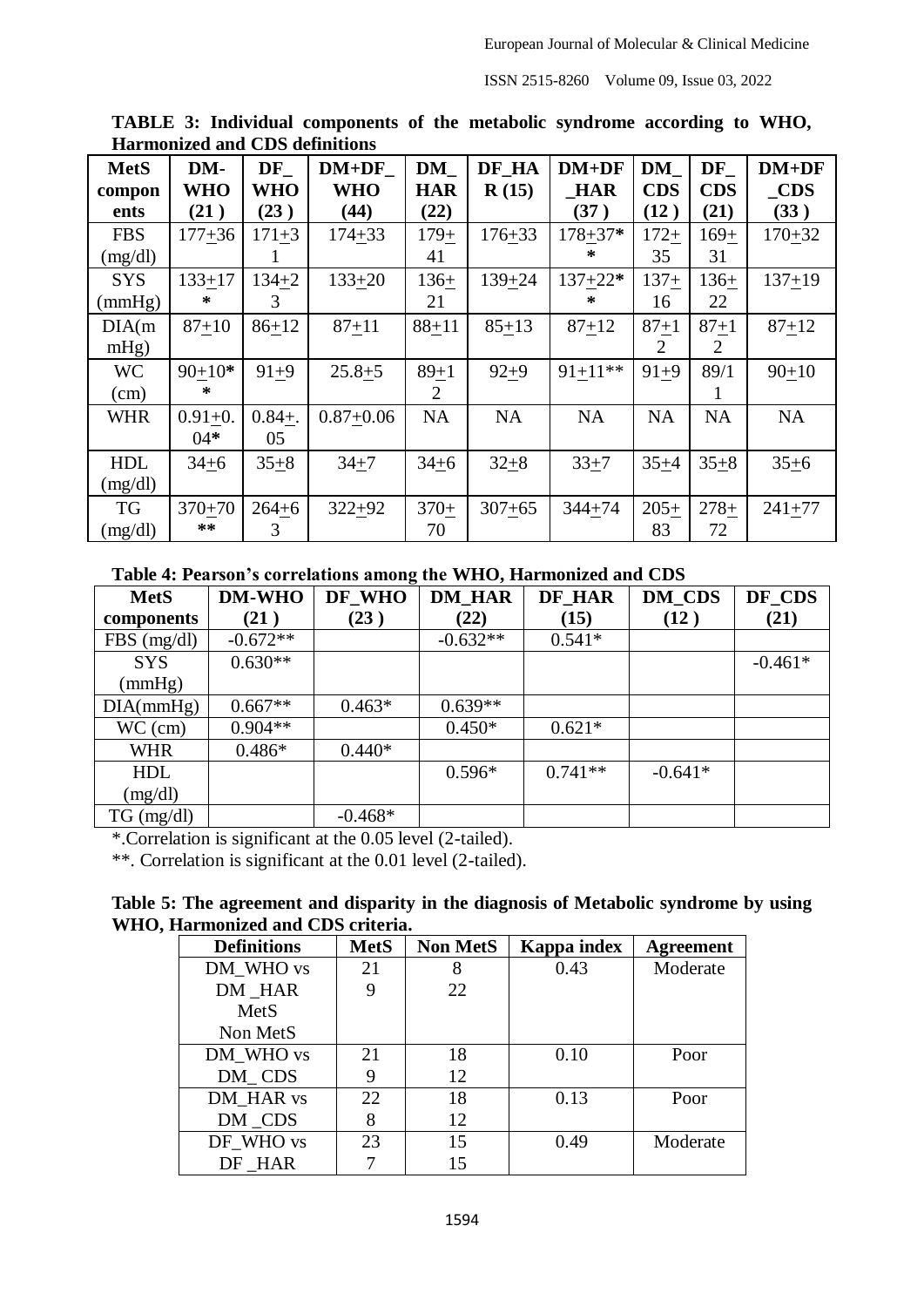| DF WHO VS    | 23 | 9  | 0.46 | Moderate |
|--------------|----|----|------|----------|
|              |    |    |      |          |
| $DF$ $CDS$   |    | 21 |      |          |
| DF HAR VS    | 15 | 9  | 0.42 | Moderate |
| DF CDS       | 15 | 21 |      |          |
| DM DF WHO    | 44 | 23 | 0.21 | Fair     |
| VS           | 16 | 37 |      |          |
| DM DF HAR    |    |    |      |          |
| DM_DF_WHO    | 44 | 27 | 0.28 | Fair     |
| VS           | 16 | 33 |      |          |
| DM DF CDS    |    |    |      |          |
| DM DF HAR VS | 37 | 27 | 0.16 | poor     |
| DM DF CDS    | 23 | 33 |      |          |

#### prevalene of metabolic syndrome

MetS MNO MetS MTOTAL M%



In this study we assessed to evaluate and analyse the components of metabolic syndrome in subjects with type 2 diabetes mellitus. The study also confers the ability to identify cardiovascular risk factors in terms of Metabolic and non metabolic syndrome group of subject These three definitions consist of essential components like glucose intolerance, Hypertension, obesity, and dyslipidemia however they are having different cut-off for each parameter and also exhibited different combinations in variable to diagnosing MetS. Metabolic syndrome consists of a multi-factorial set of indicators. The World Health Organization (WHO) definition was the first to tie together the key components of MetS: insulin resistance, obesity, dyslipidemia and hypertension, where the presence of insulin resistance is mandatory. With that said, this definition also allows patients with T2DM to be diagnosed with MetS if they meet the other criteria.

The Prevalence of metabolic syndrome was found to be (76.6%) in DF WHO ,followed by (73.3 %) in DM HAR and DM + DF HAR, (70 %) in DM WHO and DF CDS and 61.5 % and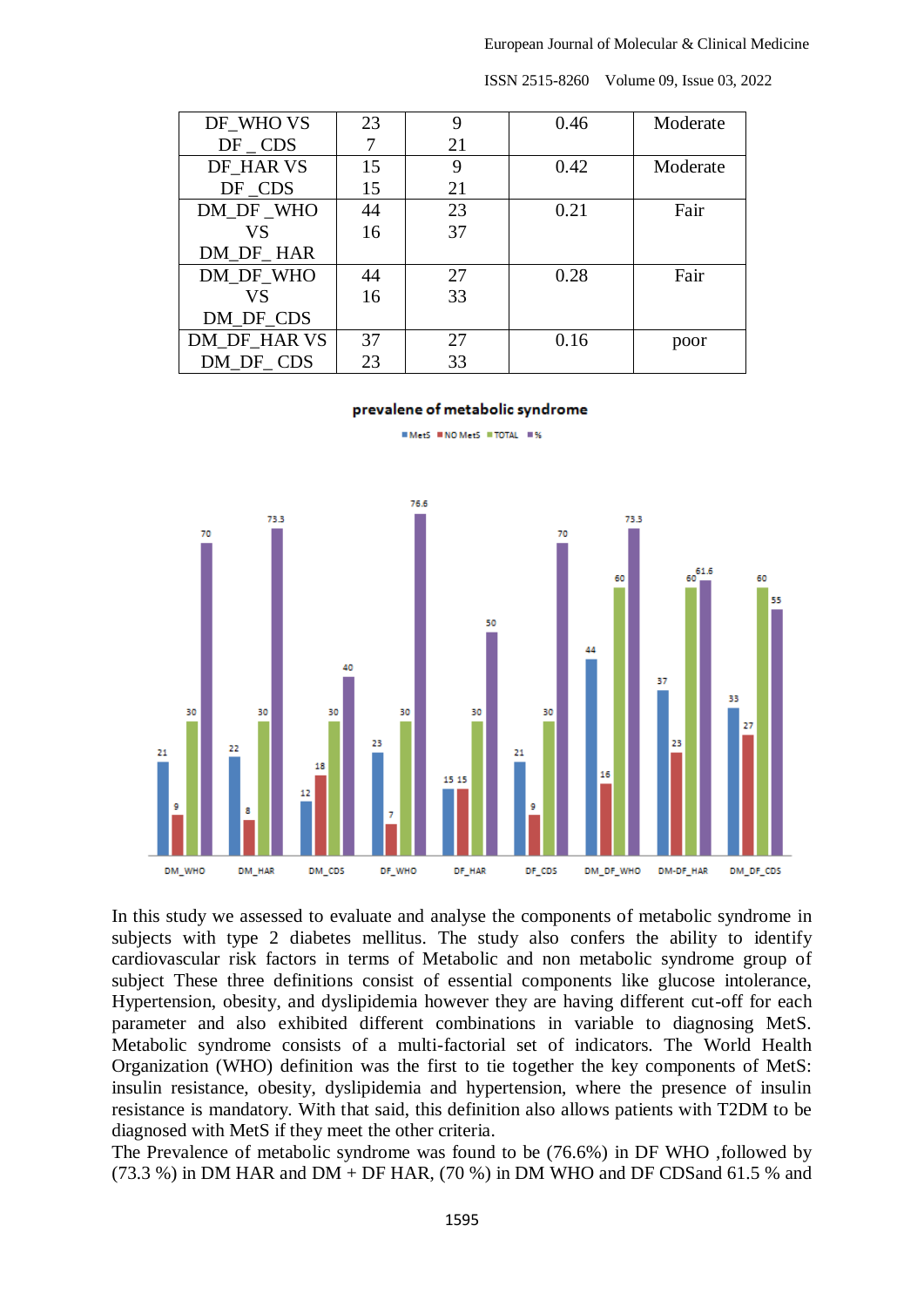60 % in DM+DF HAR ,DM+DF CDS. In Kappa statistics, there was moderate agreement inWHO and HAR criteria of diabetic female showed (κ 0.49) compared to CDS with WHO (κ 0.46) diabetic female and HAR with CDS (κ 0.42) criteria of diabetic female .even in DM of WHO,HAR showed a moderate agreement (k 0.43).A fair agreement was observed in DM,DF of WHO,HAR and CDS criteria,but a poor agreement was found in diabetic male in WHO versus CDS, HAR versus CDS and in both HAR , CDS criterias of diabetic male and femlale groups. Highest prevalence was observed following harmonised criteria definition.

Pearson's correlation in Diabetic male group in WHO criteria showed a strong correlation in waist circumference followed by hypertension and hyperglycemia, but in diabetic female group correlated with WHR and hypertension .In diabetic male group of HAR criteria there were strong correlations in high blood pressure followed by hyperglycemia and low HDL ,in diabetic female group of HAR criteria strong correlation identified in low HDL followed by high waist circumference and hyperglycemia. In CDS criteria there was correlation in low HDL of diabetic male and high blood pressure of female. Metabolic syndrome was found high in diabetic female group of WHO and CDS criteria in compared with diabetic male high in HAR criteria.

## **DISCUSSION**

This is the first report as per the author's knowledge, which quantifies the prevalence of metabolic syndrome among type 2 diabetic patients in south India and determines the agreement of Chinese diabetic society (CDS 2013 ) definition.

Obesity, elevated blood pressure and dyslipidemia are more common in diabetic patients than in nondiabetic patients; these risk factors for CVD are more prevalent in patients with MetS resulting in the increased prevalence of CVD seen in diabetic patients (Ekoe et al, 2001).

A review suggested that onset of MetS is a serious public health problem owing to changes in lifestyles, and shows a trend towards higher prevalence among young adults.  $1\frac{3}{2}$ 

Hence, our study provides important insights into the need to identify MetS for early prevention. Due to lack of a separated threshold of HDL-C between males and females, no option of including hyperlipidaemia treatment, lower cut-off values of WC and higher cut-off values of FPG indicated that MetS prevalence was the lowest using CDS 2013.<sup>4</sup>

Regardless of the MetS criteria used, the increased MetS prevalence trends were related to advanced age and increased BMI, which is consistent with previous studies.<sup>5,6</sup>Abdominal obesity has been reported to be a predisposing factor of insulin resis- tance, hypertension and dyslipidaemia in both male and female patients. $7,8$ 

WC was a useful predictor of metabolic morbidities and adopted in recent MetS definitions.Previous data reported that obesity, dyslipidaemia and increased FPG were prevalent components of MetS among Han Chinese using CDS 2013.<sup>9,10</sup>

In the past few decades increased attention given to MetS has led to several attempts to develop a definition that is accepted worldwide. However, there is as yet no internationally agreed definition for MetS and, hence, prevalence of MetS varies substantially depending on the criteria used. 11-12

Metabolic syndrome (MetS) refers to a constellation of metabolic risk factors which includes elevated waist circumstance, insulin resistance, elevated triglyceride (TG) levels, decreased high-density lipoprotein cholesterol levels (HDL-C), and elevated low-density lipoprotein cholesterol (LDL-C) levels.<sup>13</sup>

In 1998 the world health Organization proposed a set of diagnostic criteria.Followed by definition from the National Cholesterol Education program's Adult treatment panel III These definitions agreed that hyperglycemia,Obesity,dyslipidemia, and hypertension are core components of MetS but they differed in the details and criteria.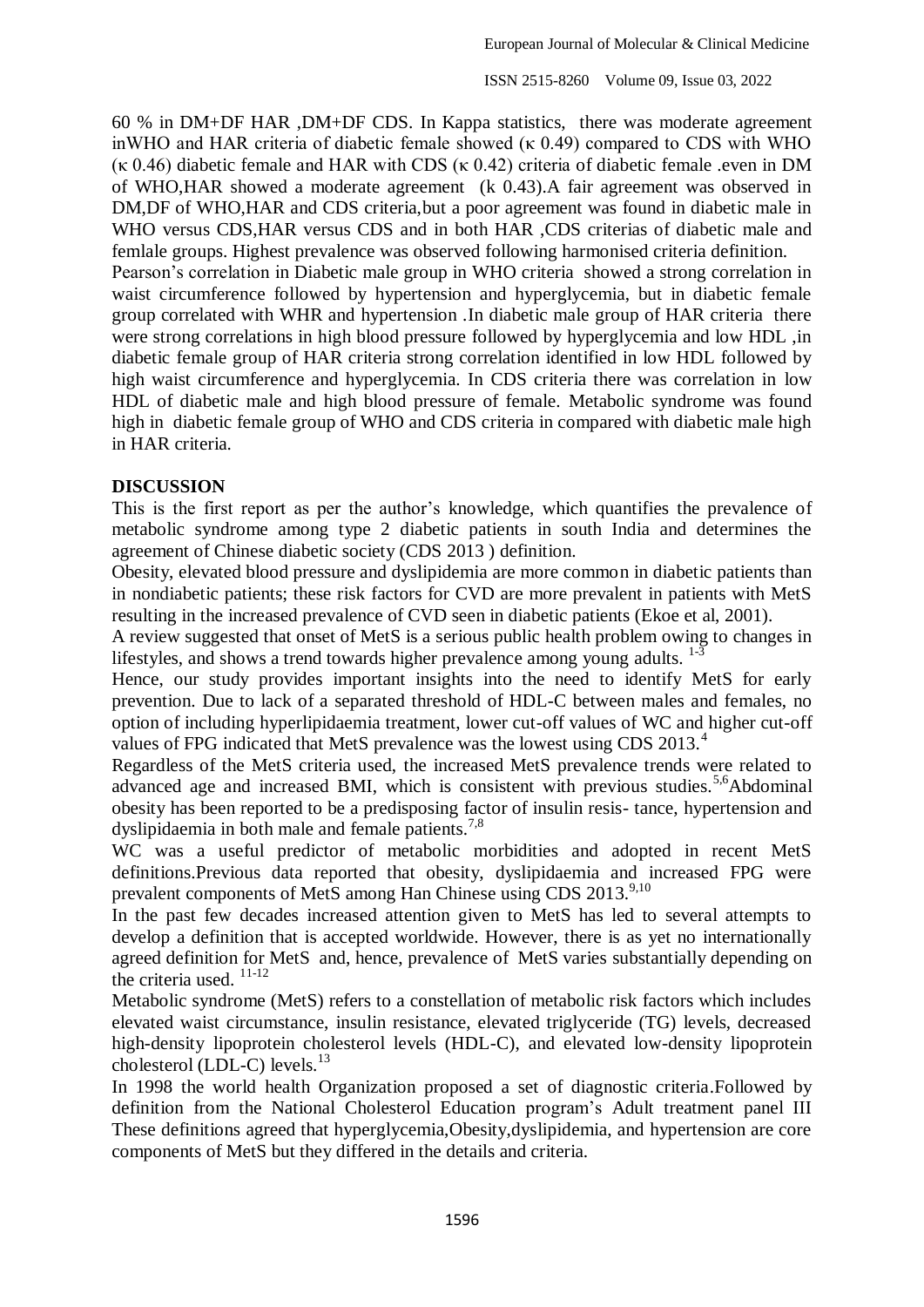In 2005, a modification (ATP-III) by the American Heart Association and National Heart, Lung, and Blood Institute (AHA/NHLBI) was proposed with a reduced threshold for hyperglycemia and some minor modifications. $14-17$ 

## **LIMITATIONS**

- 1. Due to a cross-sectional study design, the current sampling came from one medical centre at a specific time period ,may limit generalisability.
- 2. It will be important to use a larger sample and up-to-date data in future studies on prevalence of MetS among Indian population.
- 3. EarlyMetS diagnosis, using population-based health data, could increase risk perception and awareness towards a healthier lifestyle.
- 4. A multicentre investigation would be valuable in future research to examine diseaserelated outcomes of MetS based on long-term follow-up data in specific populations.

## **CONCLUSION**

Metabolic syndrome was found to be relatively common in type 2 diabetic patients as demonstrated by the alarmingly high prevalence documented using WHO, NCEP ATP III, IDF and the new Harmonized criteria. The new Harmonized criteria established the highest prevalence of MetS, followed by NCEP ATP III, IDF, and WHO definitions. There was a strong concordance between the WHO and NCEP ATP III criteria. The WHO against NCEP ATP III criteria evinced the highest sensitivity whereas Harmonized criteria against all the other three definitions showed the highest specificity in identifying MetSMaximum prevalence of Metabolic syndrome was observed in diabetic male harmonised criteria (73.3%) and diabetic female WHO criteria (76.6 ). A fair agreement was observed between WHO and HAR criteria by Kappa statistics. A two tailed significant correlation were found in diabetic male patients ( using WHO,HAR criteria ) than female patients (using CDS ) criteria.Since MetS components are all reversible, their early identification using data from health examinations could lead to the development of effective prevention approaches for obesity, cardiometabolic diseases and T2DM.

### **ACKNOWLEDGMENT**

The author is thankful to Department of Biochemistry for providing all the facilities to carry out this work

#### **CONFLICT OF INTEREST** None

**FUNDING SUPPORT** Nil

### **REFERENCES**

- 1. Tan MC, Wong TW, Ng OC, Joseph A, Hejar AR. Metabolic syndrome components and prevalence of cardiovascular disease among type 2 diabetic patients in Malaysia. Southeast Asian Journal of Tropical Medicine and Public Health. 2014;45(1):226.
- 2. Saklayen MG. The global epidemic of the metabolic syndrome. CurrHypertens Rep 2018;20:12.
- 3. Moore JX, Chaudhary N, Akinyemiju T. Metabolic syndrome prevalence by Race/Ethnicity and sex in the United States, National health and nutrition examination survey, 1988-2012. Prev Chronic Dis 2017;14:E24.